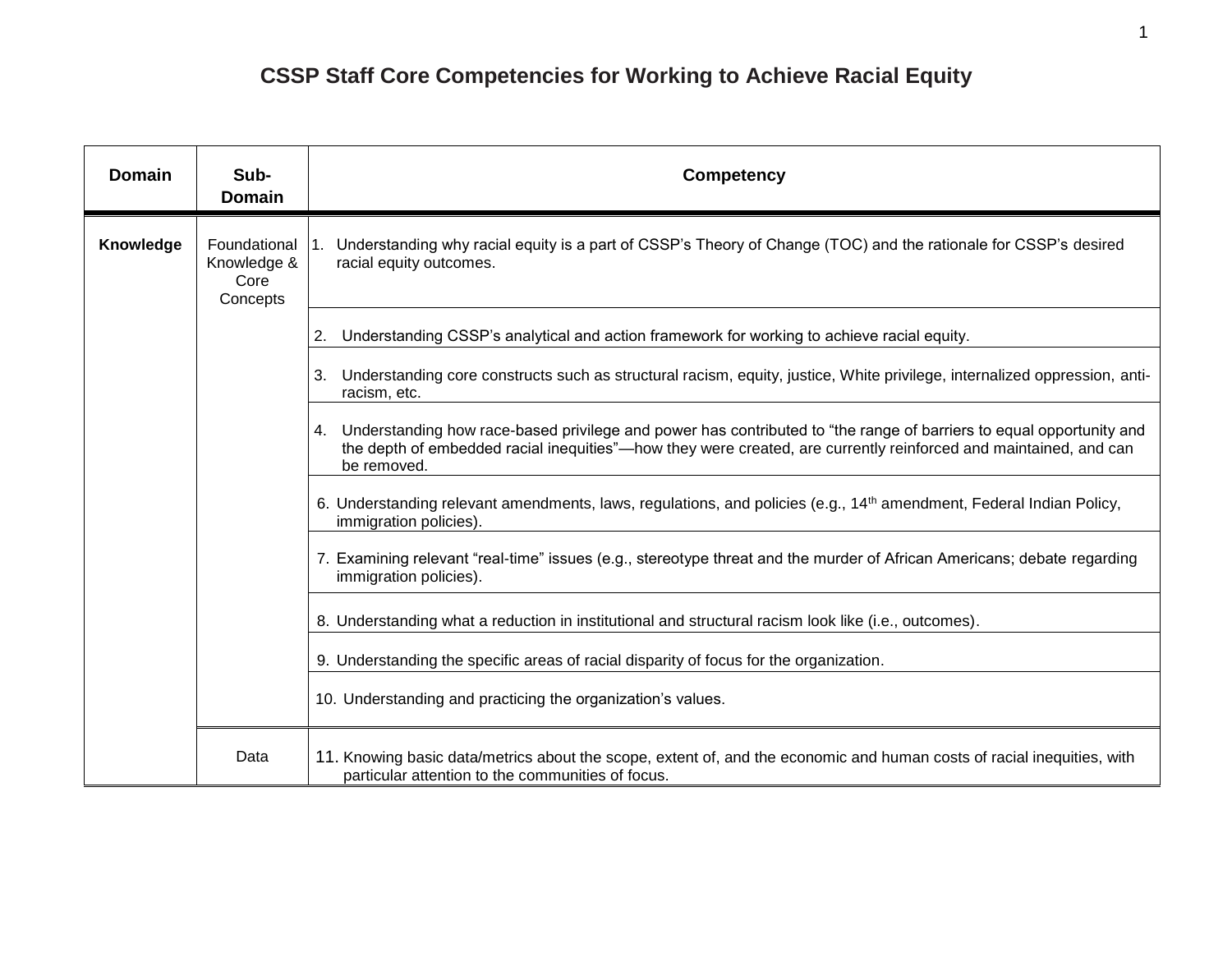| <b>Domain</b>        | Sub-<br><b>Domain</b>                          | <b>Competency</b>                                                                                                                                                                                                                                                                    |
|----------------------|------------------------------------------------|--------------------------------------------------------------------------------------------------------------------------------------------------------------------------------------------------------------------------------------------------------------------------------------|
| Knowledge<br>(cont.) | Implications<br>for CSSP's<br>Areas of<br>Work | 12. Understanding how racial equity is a core objective in one's area of work.                                                                                                                                                                                                       |
|                      |                                                | 13. Understanding within one's area of work how race-based privilege and power has contributed to "the range of<br>barriers to equal opportunity and the depth of embedded racial inequities"—how they were created, are currently<br>reinforced and maintained, and can be removed. |
|                      |                                                | 14. Understanding the specific areas of racial disparity of focus for the respective work team.                                                                                                                                                                                      |
|                      |                                                | 15. Understanding what racial equity will "look like" with respect to the work team's areas of focus.                                                                                                                                                                                |
| <b>Skills</b>        | Analytical                                     | 1. Critically examining social issues and messages for racial biases and inequities and their impact on oneself and<br>others' thinking, emotions, and behaviors.                                                                                                                    |
|                      |                                                | Developing strategies for working to achieve racial equity through one's work.<br>2.                                                                                                                                                                                                 |
|                      |                                                | Disaggregating data by race in all analyses.<br>3.                                                                                                                                                                                                                                   |
|                      |                                                | Identifying areas in work where a racial equity analysis could/should be applied to advance the work to eliminate<br>4.<br>racial disparities and inequities.                                                                                                                        |
|                      |                                                | Including in written materials relevant issues about barriers to opportunity and embedded racial inequities.<br>5.                                                                                                                                                                   |
|                      | Practice                                       | 6. Applying a racial equity analysis in policy issues.                                                                                                                                                                                                                               |
|                      |                                                | 7.<br>Applying a racial equity analysis in practice issues.                                                                                                                                                                                                                          |
|                      | Facilitation                                   | Facilitating discussions about racial equity (difficult issues involving race).<br>8.                                                                                                                                                                                                |
|                      |                                                | Learning how to create a "safe space" that encourages people to open up and feel comfortable enough to discuss<br>difficult issues.                                                                                                                                                  |